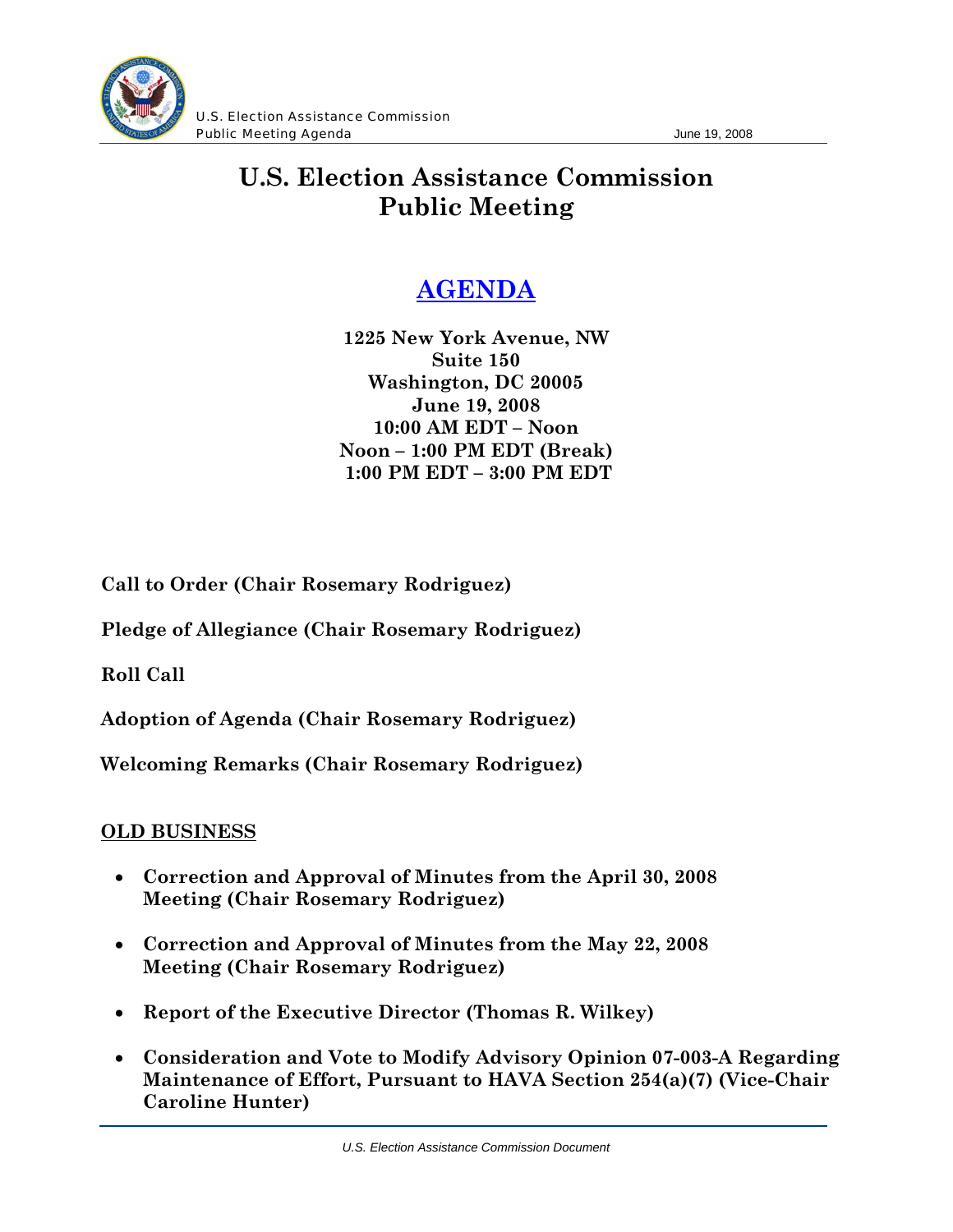

## **NEW BUSINESS:**

- **Presentation of EAC Laboratory Accreditation Program Manual**  ¾ **Brian Hancock, Director of Voting System Testing and Certification U. S. Election Assistance Commission**
- **Consideration of Adoption of EAC Laboratory Accreditation Program Manual**
- **Presentation of EAC Draft Chapters of the Election Management Guidelines Project** 
	- ¾ **Laiza Otero, Program Specialist U. S. Election Assistance Commission**
- **Consideration of Adoption of EAC Draft Chapters of the Election Management Guidelines Project**
- **Draft of EAC Guidance to States Regarding Updates to the State Plans** 
	- ¾ **Edgardo Cortes, Acting Division Director, HAVA Payments and Grants, and Election Administration Improvement Programs, U. S. Election Assistance Commission**
- **Briefing Regarding HAVA State Spending Report to Congress** 
	- ¾ **Edgardo Cortes, Acting Division Director, HAVA Payments and Grants, and Election Administration Improvement Programs, U. S. Election Assistance Commission**
- **Consideration of Requests by Louisiana, Maryland and Michigan to Amend State Instructions on NVRA Form** 
	- ¾ **Edgardo Cortes, Acting Division Director, HAVA Payments and Grants, and Election Administration Improvement Programs, U. S. Election Assistance Commission**
- **Consideration of Administrative Regulations (General Counsel Julie Thompson-Hodgkins)**
- **Consideration and Vote of Proposed Replacement Advisory Opinion 07-003-B Regarding Maintenance of Effort (Commissioner Gracia Hillman)**